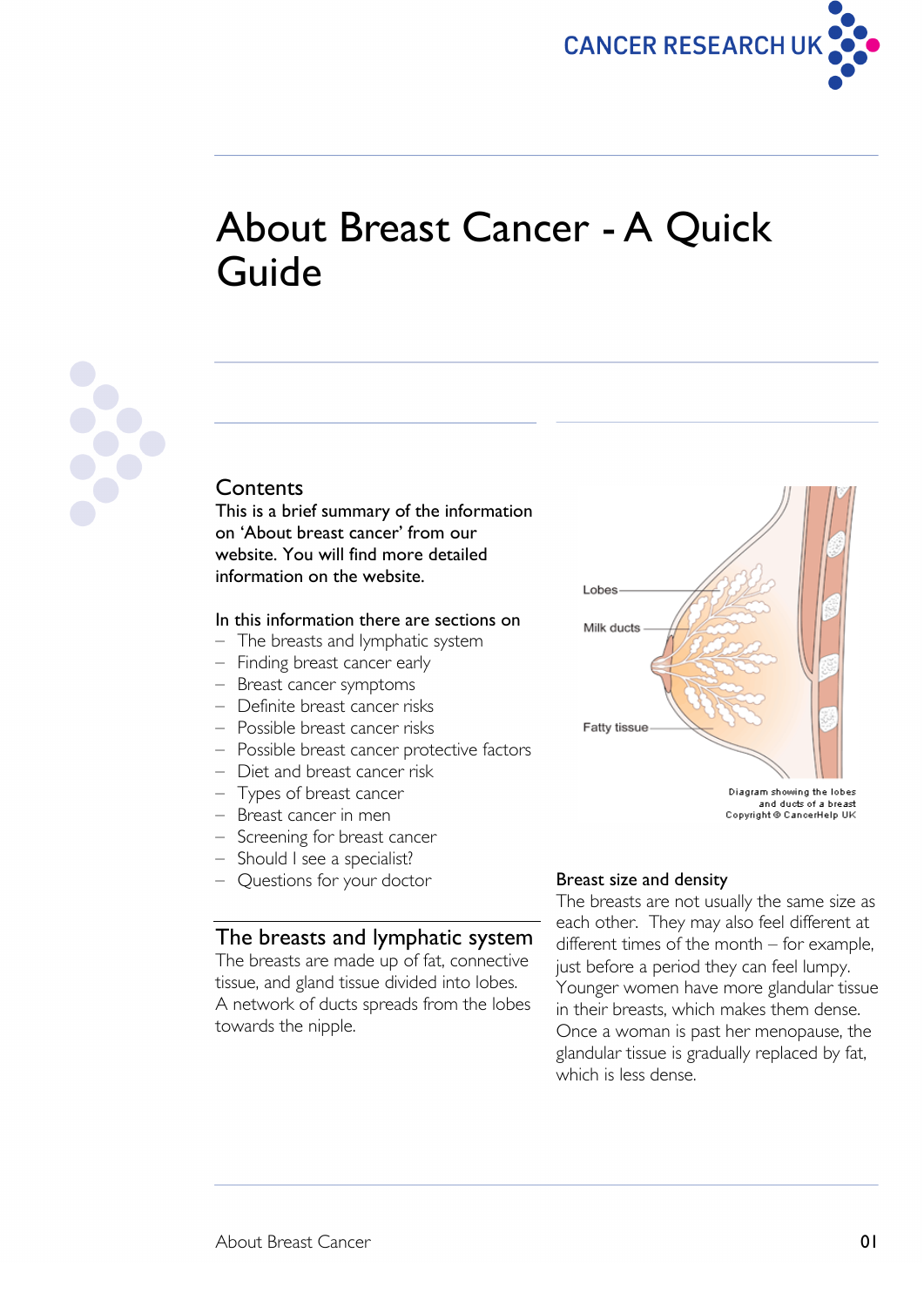



#### The lymph nodes

An area of breast tissue leads into the armpit (axilla). The armpits have many lymph glands, also known as lymph nodes. They are part of the lymphatic system. The lymphatic system is made up of a network of lymph glands, connected throughout the body by tiny tubes called lymph vessels. Lymph is a yellow fluid that flows through the lymphatic system and eventually drains into veins. This system helps to get rid of waste products from the body.

Lymph glands are important in cancer care because any cancer cells that have broken away from a tumour can be carried by the lymph to the nearest lymph glands. If you have cancer, but no cancer cells in any of your lymph glands, your cancer is less likely to have spread.



nodes in and around the breast Copyright @ CancerHelp UK

# Finding breast cancer early

#### Why be breast aware?

The earlier a breast cancer is diagnosed, the easier it is likely to be to treat it and the better the chance of cure. Being breast aware simply means getting to know how your breasts normally look and feel at different times of the month. If you notice a change that isn't normal for you, talk it over with your doctor.

#### What to look for

You don't need to examine your breasts every day or even every week. Some women have lumpier breasts around the time of a period. If the lumpiness comes and goes with your menstrual cycle, it is nothing to worry about.

It is easiest to check your breasts in the shower or bath. Run a soapy hand over each breast and up under your arm. The NHS breast awareness five-point code says

- Know what is normal for you
- Look and feel
- Know what changes to look for
- Report any changes straight away
- Attend for breast screening when you are invited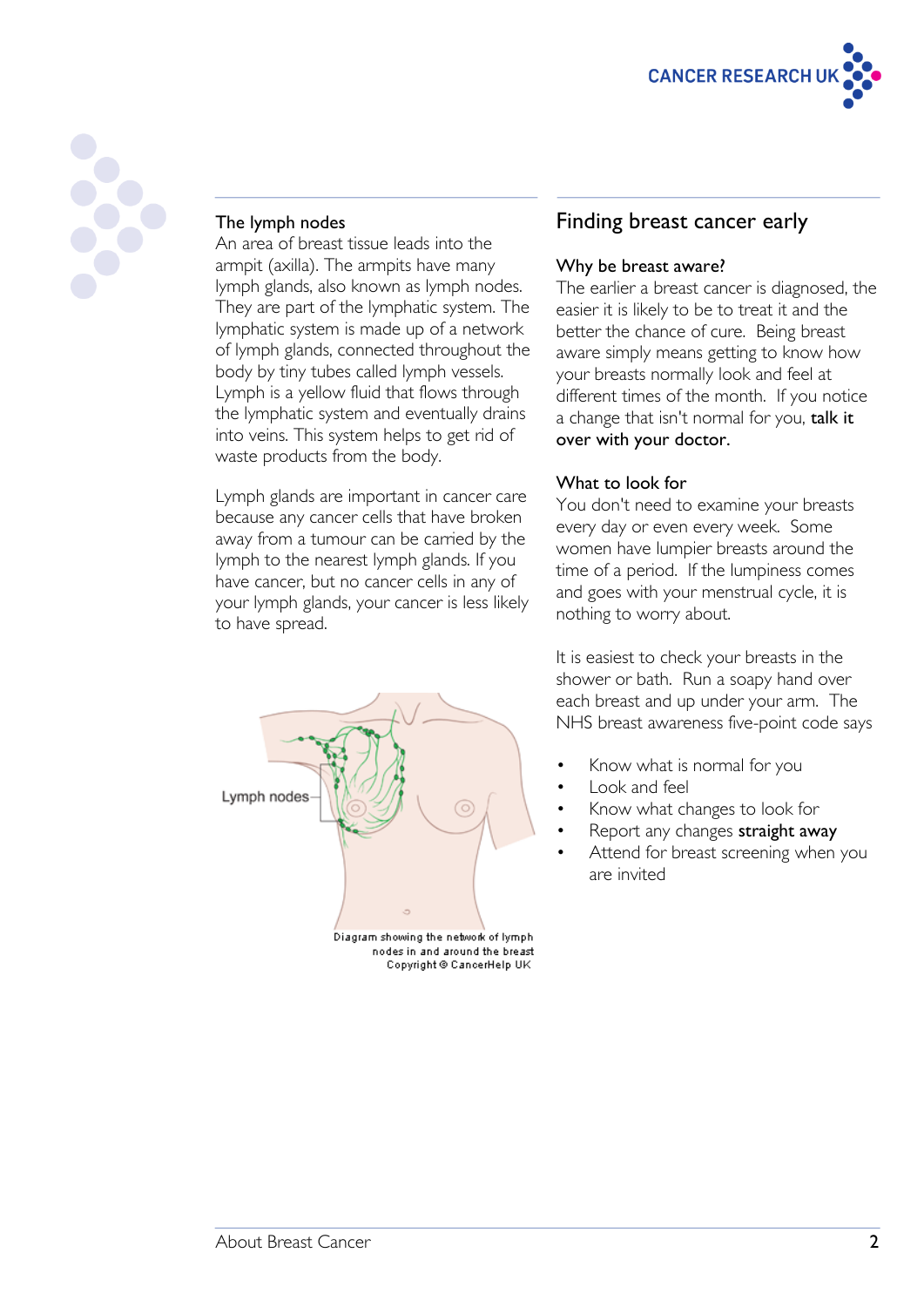

# Breast cancer symptoms

#### Breast lumps in general

The first symptom of breast cancer for many women is a lump in their breast. But 9 out of 10 breast lumps (90%) are benign. That means they are not cancers. But if you spot a lump, see your doctor straight away.

#### What to look out for

Changes that could be due to a breast cancer are

- A lump or thickening in an area of the breast
- A change in the size or shape of a breast
- Dimpling of the skin
- A change in the shape of your nipple, particularly if it turns in, sinks into the breast or becomes irregular in shape
- A blood stained discharge from the nipple
- A rash on a nipple or surrounding area
- A swelling or lump in your armpit

These signs don't necessarily mean cancer. But if any of these things happen to you, you should get it checked out.

In a rare type of breast cancer called inflammatory breast cancer, the whole breast can look red and inflamed and can be very sore. Another rare type of breast cancer shows up as a rash on and around the nipple. It is called Paget's disease. It looks a bit like eczema and is sometimes mistaken for that at first.

# Definite breast cancer risks

Researchers have identified a number of things that can affect your risk of breast cancer. Breast cancer risk increases with

age. Your risk is increased if you've had it before, or if someone in your family has. You have a particularly increased risk if you carry a breast cancer gene. A history of some non cancerous breast diseases or having had DCIS or LCIS also increases risk.

#### Hormonal factors

There are some hormonal factors that increase risk, including

- Having higher levels of hormones in your blood after the menopause
- Starting periods early and having a late menopause
- Having no children or having them late in life
- Taking hormone replacement therapy (HRT) or the contraceptive pill.

#### Lifestyle and past medical treatment

There are also some lifestyle factors that increase risk, including alcohol intake, body weight and night shift work. Some types of medical treatment can affect breast cancer risk, for example taking blood pressure medicines, or exposure to radiation, including treatment for Hodgkin lymphoma.

# Breast cancer genes

It is possible to be born with a gene fault that increases the risk of breast cancer. If youi have a gene fault it doesn't mean you will necessarily get cancer. But it means that you are more likely to develop it than the average person.

#### How much breast cancer genes increase your risk

The first breast cancer gene faults to be found were BRCA1 and BRCA2. Women with these genes have a 50 to 80% chance of getting breast cancer in their lifetime. Genetic tests are available to women with a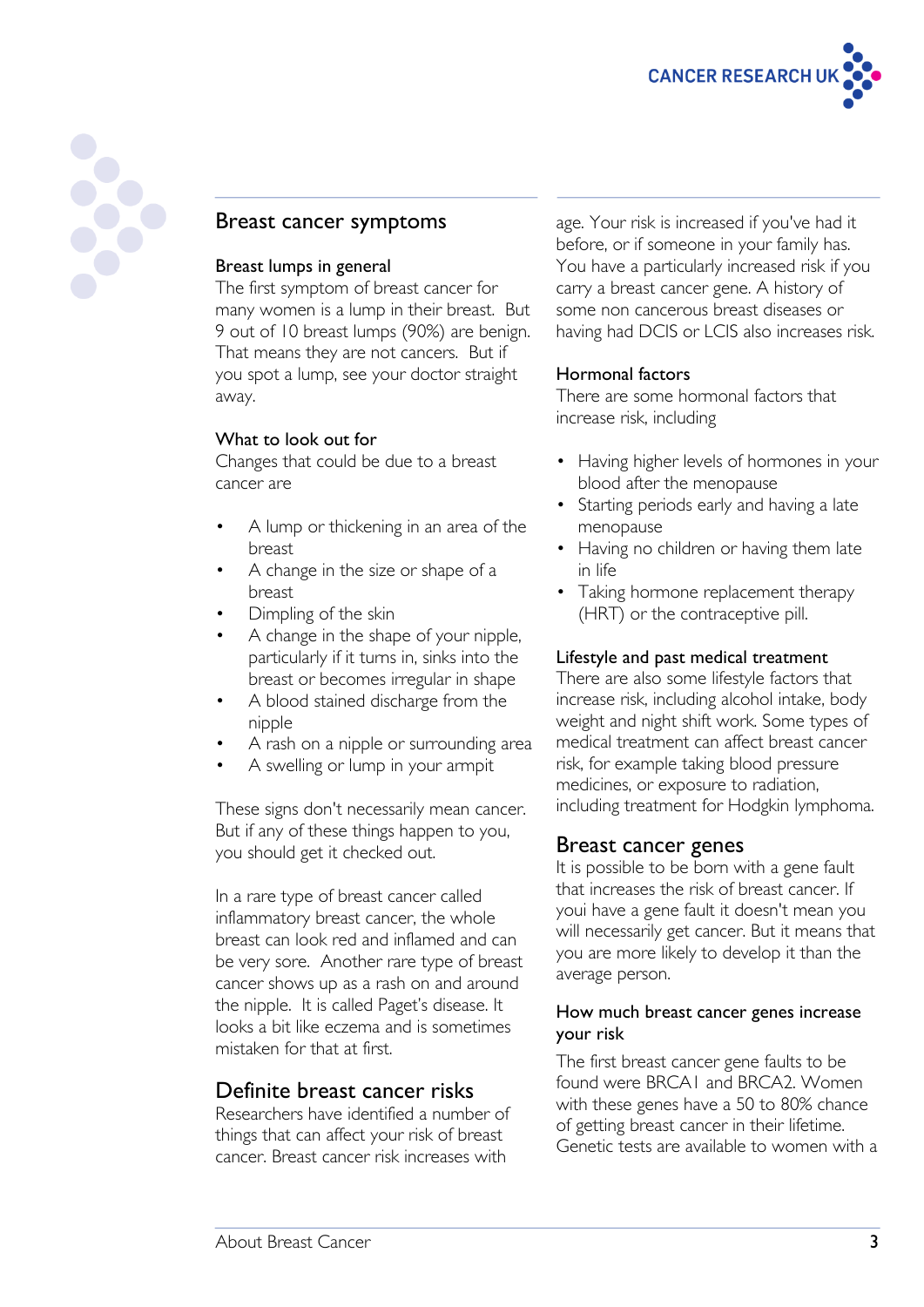



high risk of having changes in BRCA1, BRCA2, or two other genes called TP53 and PTEN.

#### Genetic testing

You can have a genetic test if you have a strong family history of breast cancer. Ask your GP for a referral to a specialist breast clinic. If they think that your risk is high, they will refer you to a specialist genetics service. To be tested, you usually need to have a living relative with breast cancer, and they need to be tested first. Some labs can do a test without having blood from a relative, but this is less likely to find the fault. No test is 100% accurate and genetic tests can miss the fault.

# Possible breast cancer risks

Researchers are investigating several factors that might increase breast cancer risk including

- Uneven breasts A recent study showed that women who have one breast larger than the other may be at a slightly increased risk of developing breast cancer. But any increase in risk is small compared to other risk factors. For most women it is normal to have slightly uneven (asymmetrical) breasts.
- Injury to the breast Scientific research has not identified this as a risk factor but one study did suggest a link. We need more studies to prove or disprove this.

Pesticides, having a pregnancy terminated and stress have all been investigated as well. But research has found that they don't seem to increase risk.

# Breast cancer protective factors

#### Possible breast cancer protective factors

Some things lower the risk of breast cancer such as having a generally healthy lifestyle, including being physically active, and maintaining a healthy body weight. Statistically, if you breastfeed you are at less risk of developing breast cancer, particularly if you have your children when you are younger.

Some research suggests that people with coeliac disease have a lower risk of getting breast cancer.

#### Drugs to prevent breast cancer

There is research into using drugs to prevent breast cancer. Trials show that the drug tamoxifen can lower breast cancer risk in women at high risk. But there are concerns about side effects for women who are otherwise healthy. We know from other research that women taking aspirin or other non steroid anti inflammatories (such as ibuprofen) have a small reduction in risk of breast cancer. But you shouldn't start taking these medicines without talking to your GP as they can cause other health problems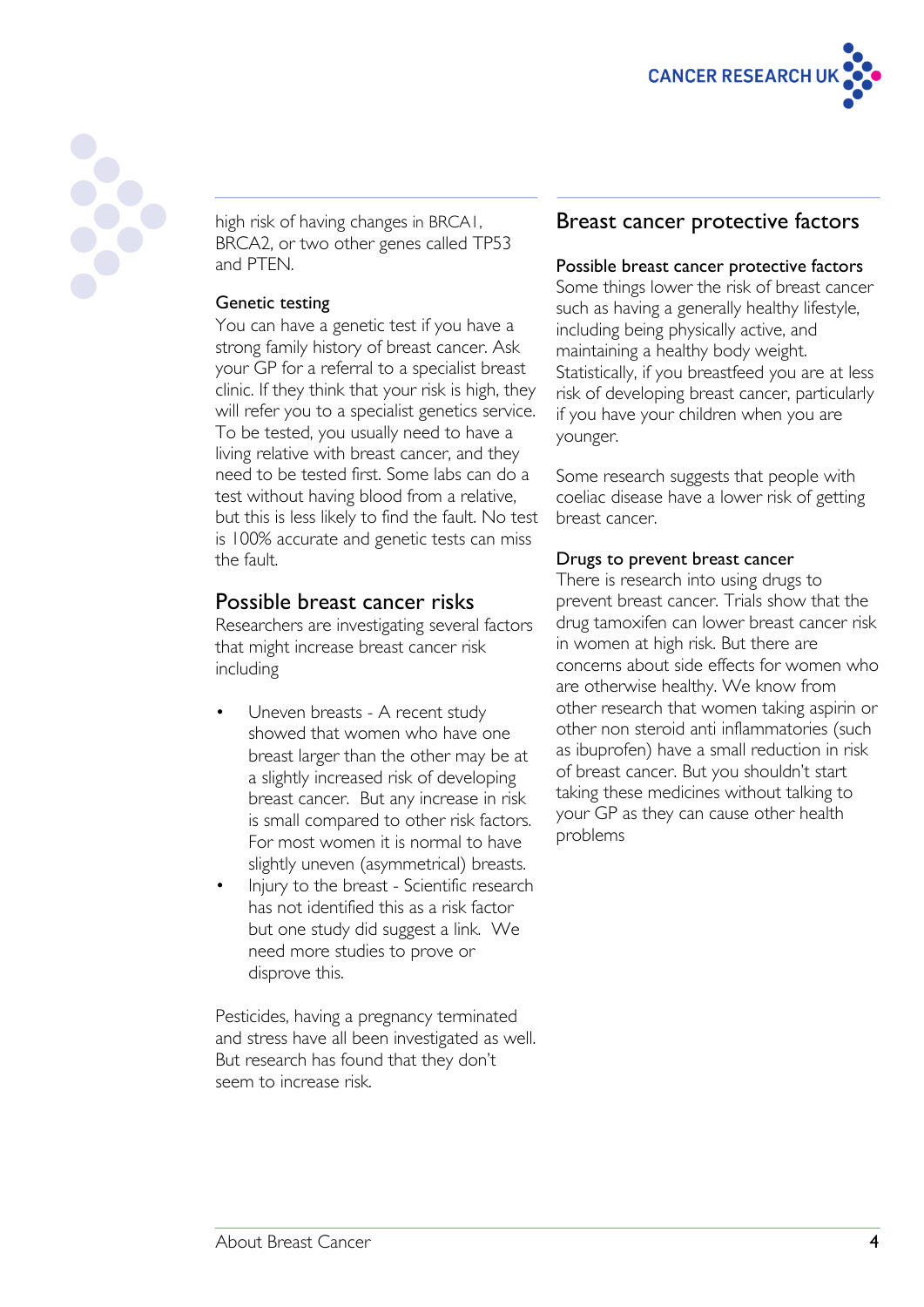



# Diet and breast cancer risk

Research into diet and breast cancer is very difficult because we all eat such a range of different foods in such differing amounts. But several big studies and a big Europe wide research project called EPIC (European Prospective Investigation into Cancer) are starting to give ideas about how diet may affect breast cancer risk. So far many findings have been inconclusive and inconsistent. But there is some evidence that the following may increase the risk of breast cancer

- A diet high in saturated fats such as oils, butter, margarine, fat in meats, fish and nuts, and fat in sweets, biscuits and cakes
- A high carbohydrate diet in women younger than 50

Some things may reduce the risk of breast cancer but we need more research to be sure. They include diets high in

- Dairy products due to their high calcium content
- Fibre (in premenopausal women)
- Fruit possibly due to their antioxidants and fibre
- Plant oestrogens called phyto oestrogens (in post menopausal women) – phyto oestrogens are found in soya bean products and the fibre of whole grains, fruit, vegetables and flax seed

# Types of breast cancer

# DCIS – ductal carcinoma in situ

If you have ductal cancer in situ (DCIS), it means that cells inside some of the ducts of your breast have started to turn into cancer cells. These cells are all inside the ducts and have not started to spread into the surrounding breast tissue. So, there is very little chance that any of the cells have spread to the lymph nodes or elsewhere in the body.

Invasive ductal breast cancer and DCIS are not the same thing. In invasive ductal breast cancer, the cells have broken out of the ducts and so there is a chance they can spread into nearby lymph nodes or other parts of the body.

#### Treatment for DCIS

The main treatment for DCIS is surgery. Many women have removal of just the area of DCIS with a border of healthy tissue around it (local excision). But some women have removal of the whole breast (mastectomy). After local excision, you may have radiotherapy to the rest of the breast tissue if the DCIS is high grade.

You might have tamoxifen (a type of hormone therapy) to try to reduce the risk of developing an invasive breast cancer in the future. Trials are looking at using other types of hormone therapy to see if they can also help to reduce the risk of DCIS coming back or developing into an invasive breast cancer.

Whichever treatment you have, you will have regular follow up appointments to make sure that if DCIS comes back, it is picked up as quickly as possible.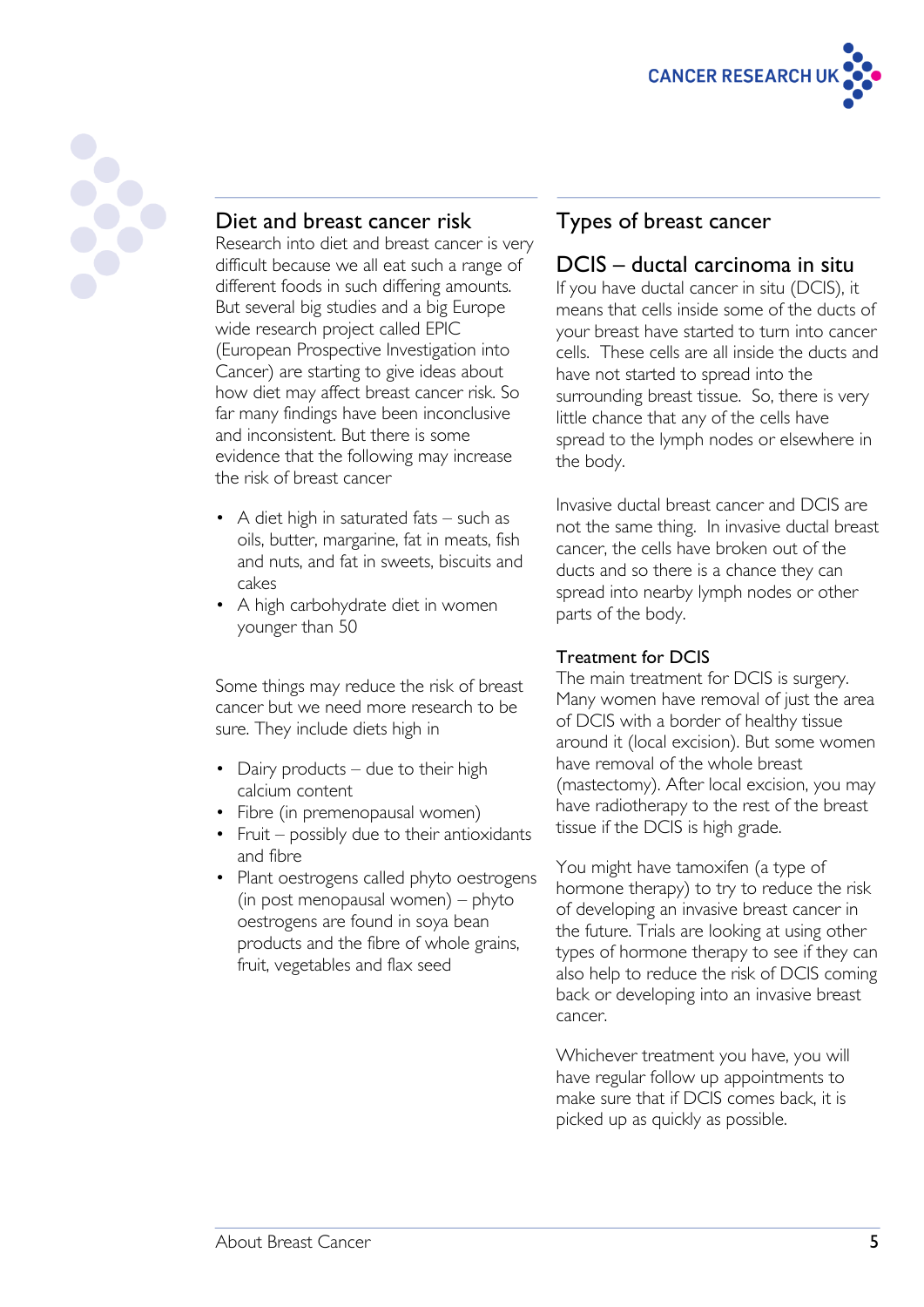



# LCIS – lobular carcinoma in situ

Lobular cancer in situ (LCIS) means that there are cell changes inside the breast lobes. This is not cancer. But having LCIS means that you have an increased risk of getting breast cancer in the future. Even so, most women with LCIS will not get breast cancer. Men can develop LCIS but this is very rare.

It is important to note that there is a type of breast cancer called invasive lobular breast cancer, and this is different to LCIS.

# Treatment for LCIS

Most people with LCIS will not get breast cancer. So you don't usually need treatment. But because of the increased risk of breast cancer your doctor is likely to suggest keeping a close eye on you with

- A breast examination every 6 to 12 months
- A breast X-ray (mammogram) every 1 to 2 years

If a cancer does start to develop, the monitoring should pick it up at a very early stage so that you can have the breast cancer treatment you need as early as possible.

Your doctor may suggest you take a type of hormone therapy to lower the chance of breast cancer if you have LCIS.

# Invasive ductal breast cancer

Ductal breast cancer is the most common type of breast cancer. Between 70 and 80 out of every 100 breast cancers diagnosed (70 to 80%) are this type. It is also called ductal carcinoma. An invasive ductal carcinoma of the breast is a cancer that started in the cells that line the ducts of the breasts and has spread into the surrounding breast tissue.

Most often, ductal carcinoma is described as being of no special type. You may see this written as NST or NOS (not otherwise specified).

Treatment for ductal breast cancer

For ductal breast cancer, you may have

- **Surgery**
- Radiotherapy
- Chemotherapy
- Hormone therapy
- Biological therapy
- Or a combination of some of the above

On our website we have information on which treatment is used for the different stages of breast cancer. The stage of a cancer tells you how big it is and whether it has spread.

# Invasive lobular breast cancer

About 1 in 10 breast cancers diagnosed (10%) are invasive lobular carcinoma. This means that the cancer started in the cells that line the lobules of the breast. Invasive lobular cancer is most common in women between 45 and 55 years old. It is possible for men to get invasive lobular breast cancer, but this is very rare.

If your doctor has told you that you have lobular carcinoma in situ or LCIS, you do not have invasive lobular breast cancer.

#### Symptoms and diagnosis

Invasive lobular breast cancer does not always show up as a firm lump. And it does not show up on breast X-rays (mammograms). So it can be difficult to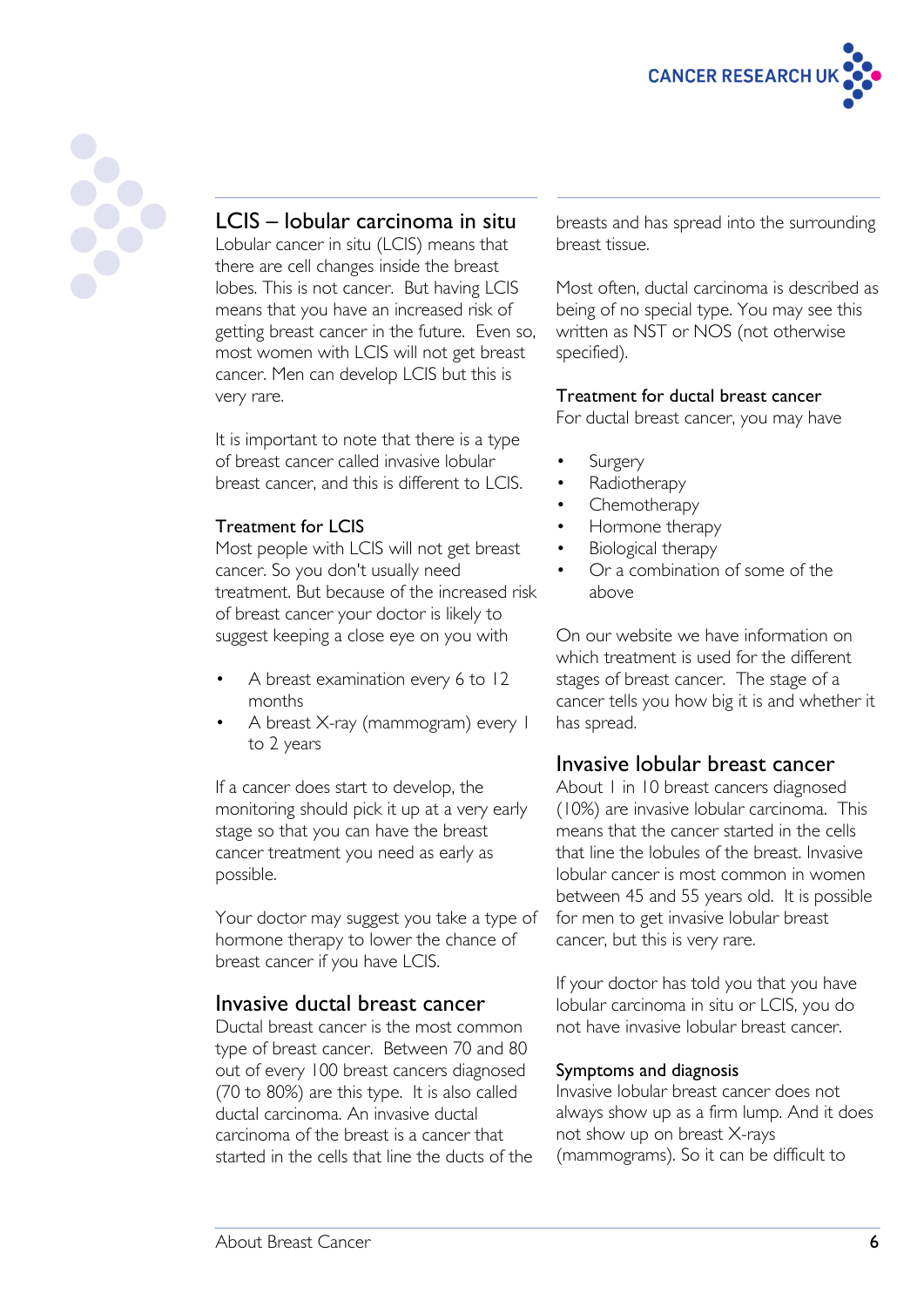

diagnose. You may have a thickened area of breast tissue instead of a definite lump.

#### Treatment for invasive lobular breast cancer

Usually you will have surgery, possibly followed by radiotherapy, chemotherapy, biological therapy, or a combination of treatments. You may also have hormone therapy after surgery if your cancer cells are oestrogen receptor positive.

# Inflammatory breast cancer

This is a rare type of breast cancer. Only about 1 to 4 breast cancers out of every 100 diagnosed (1 or 4%) are this type. It is called inflammatory because the breast tissue becomes inflamed. The cancer cells block the smallest lymph channels in the breast. The lymph channels drain excess fluid away from the tissues and organs.

# Symptoms

Because the lymph channels are blocked, the breast becomes swollen, red, firm or hard, and hot to the touch. It may be painful, but this is not always the case. Other possible symptoms include thickening, ridges or pitting of the skin of the breast. Sometimes there is a lump in the breast. The nipple may become inverted (pulled in to the breast), or there may be a discharge from the nipple.

Inflammatory breast cancer symptoms can appear quite suddenly. It is often confused with an infection of the breast (mastitis).

# **Treatment**

The treatment for inflammatory breast cancer can be slightly different than for other types of breast cancer. Usually, chemotherapy is the first treatment you have. After chemotherapy, you are most likely to have surgery. You may also have radiotherapy and hormone therapy or biological therapy after your surgery, to try to reduce the risk of the cancer coming back.

# Paget's disease

Paget's disease is a rare disease that occurs sometimes alongside breast cancer. It is found in 1 or 2 out of every 100 breast cancers (1 to 2%). Paget's disease starts in the nipple or in the area of darker skin surrounding it (the areola). It usually first appears as a red, scaly rash. It can be itchy. It looks very similar to other skin conditions such as psoriasis or eczema and may be mistaken for these.

#### How Paget's disease is diagnosed

A breast surgeon takes a sample of the affected skin tissue (a biopsy) from the nipple and sends it for examination under a microscope. If the biopsy shows Paget's disease, you then have a breast X-ray (mammogram). In many cases, Paget's disease is a sign of breast cancer or ductal carcinoma in situ (DCIS). DCIS means that there are cancer cells but they are contained within the lining of the ducts or lobes of the breast. About half of the women with Paget's disease have a lump behind the nipple. In 9 out of 10 cases, this is an invasive breast cancer.

# How Paget's disease is treated

You have surgery to remove either the whole breast (a mastectomy) or just the affected area (wide local excision). If you have invasive breast cancer your doctor may offer you radiotherapy, chemotherapy, hormone therapy or biological therapy after your surgery.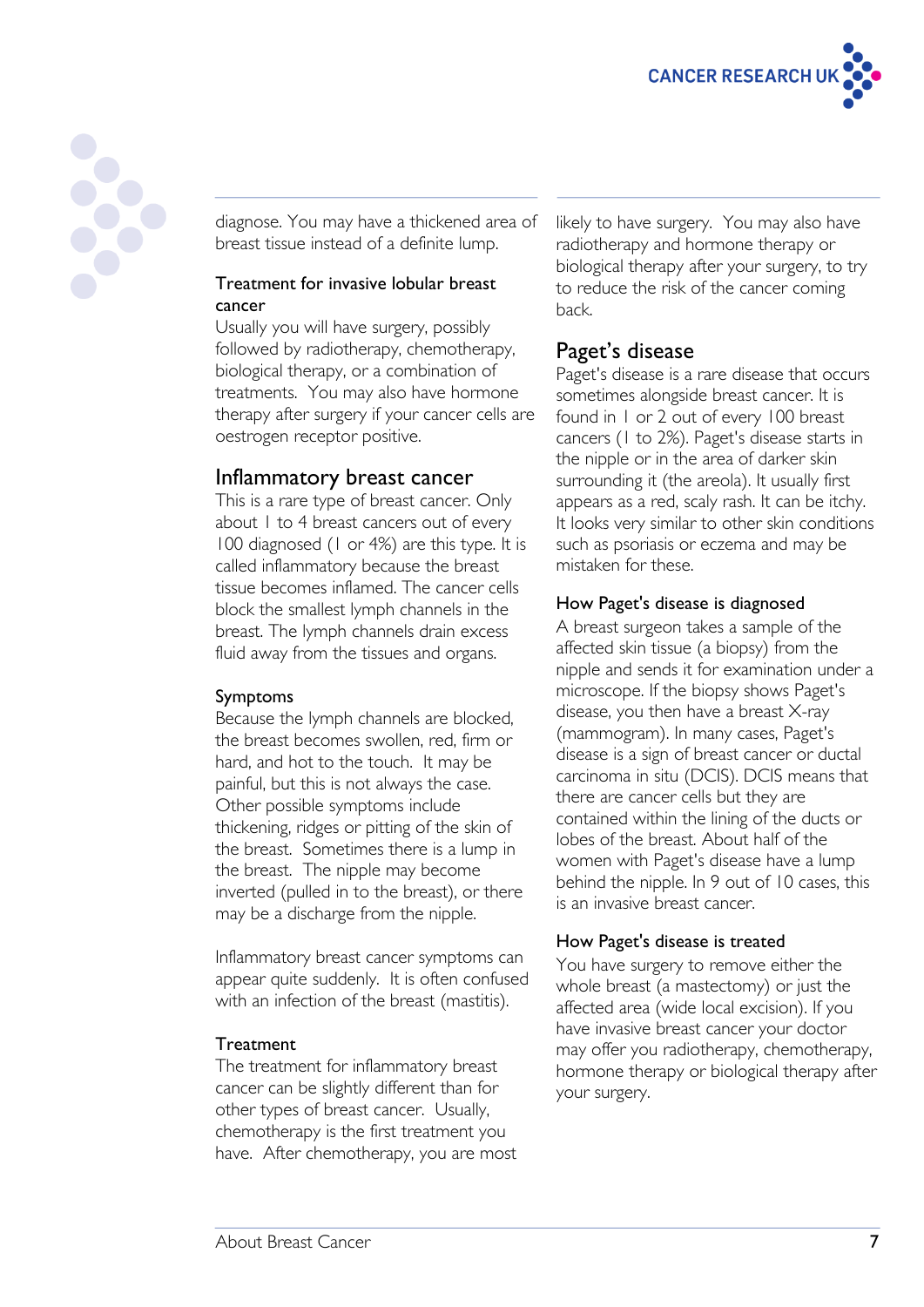

# Rare types of breast cancer

Doctors have developed ways of grouping breast cancers into different types. They call rarer breast cancers **special type** and the more common breast cancers no special type. The most common breast cancer is ductal carcinoma and this is often described as being of no special type. You may see this written as NST or NOS (not otherwise specified).

Special type breast cancers have cells with particular features. As well as the rare cancers listed here, lobular breast cancer is also classed as a special type.

Rare types of breast cancer include

- Medullary breast cancer
- Mucinous (mucoid or colloid) breast cancer
- Tubular breast cancer
- Adenoid cystic carcinoma of the breast
- Metaplastic breast cancer
- Angiosarcoma of the breast
- Lymphoma of the breast
- Basal type breast cancer
- Phyllodes or cytosarcoma phyllodes
- Papillary breast cancer

# Breast cancer in men

In men, breast cancer is very rare. There are about 370 men diagnosed each year in the UK, compared with around 48,400 cases of breast cancer in women.

#### Is the information the same for men?

Most of the information that men with breast cancer need is the same as for women. The symptoms, diagnosis and treatment are all very similar to women with breast cancer.

#### Risks and causes

As with women, the single biggest risk factor for male breast cancer is getting older. Most cases are diagnosed in men between the ages of 60 and 70. Other risk factors are high oestrogen levels, exposure to radiation, a family history of cancer, a recognised breast cancer gene in the family, and a rare genetic condition called Klinefelter's syndrome.

#### Finding support

A diagnosis of breast cancer can be particularly difficult for men. You may feel confused and isolated. It is very common to hear about breast cancer in women but not at all common to hear about it in men. Your consultant may know other men with breast cancer you could talk to. Or you could contact the charity Breast Cancer Care. They have male volunteers you can talk to on the phone.

# Screening for breast cancer

#### Mammograms in breast screening

A mammogram is an X-ray of the breast. The NHS breast screening programme uses mammograms to screen for breast cancer in women aged 50 to 70. They are expanding this from the ages of 47 to 73. You are also likely to have a mammogram if you have breast cancer symptoms, such as a lump, but this happens outside the screening service.

#### How you have a mammogram

A radiographer helps you to position one breast at a time between 2 flat plates on the X-ray machine. The plates press your breast firmly between them for a few moments to take the X-ray. You have 2 Xrays of each breast. The compression of the breast helps to give a clear picture. Having a mammogram can be uncomfortable. Some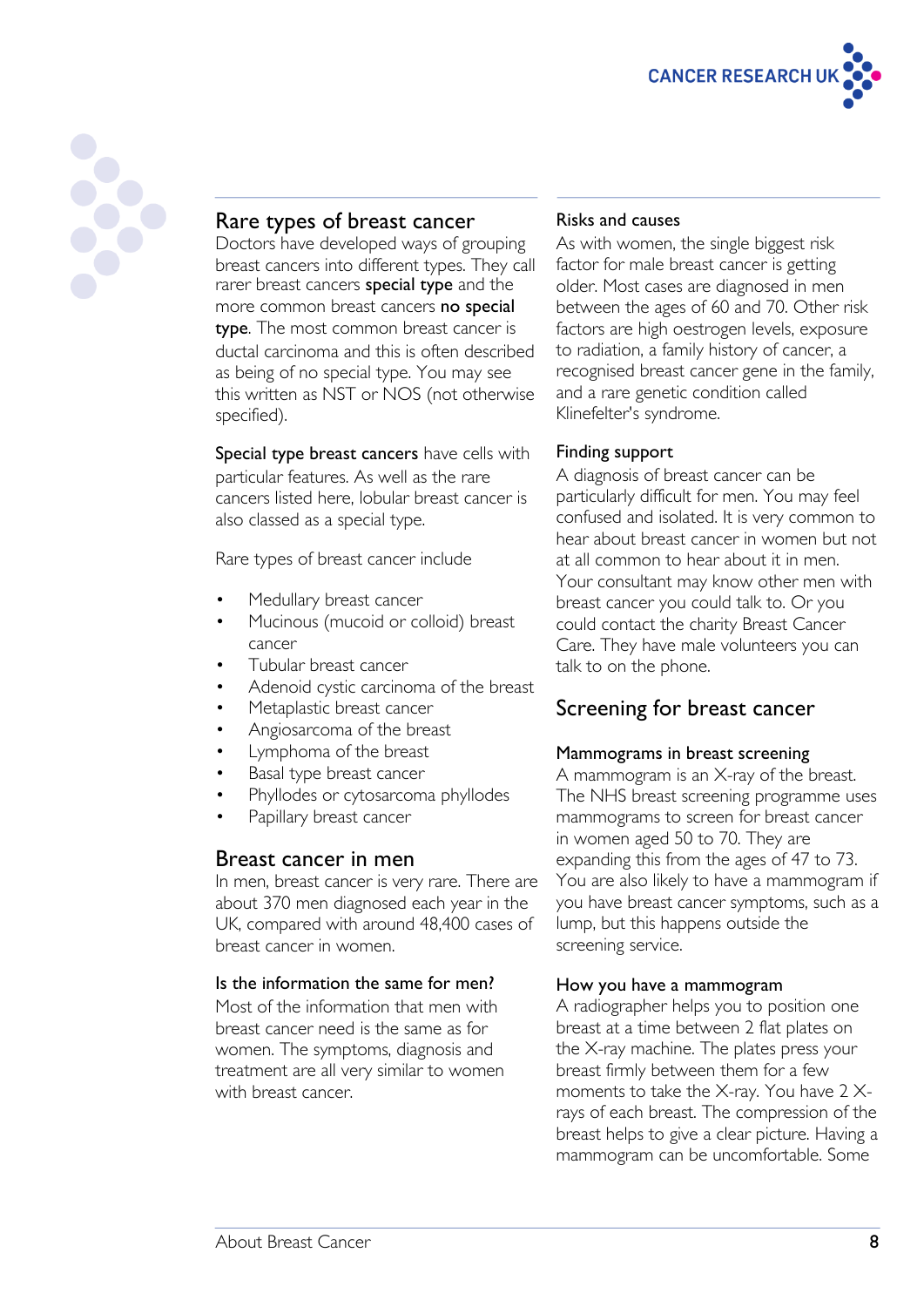



people find it painful. But the discomfort only lasts for the short time that your breast is compressed.



After the mammogram Two film readers (radiologists) will look at your mammogram and see if there are any signs of cancer. If there is any doubt at all about your mammogram, they will call you back for more tests. Some cancers do not show clear signs on the mammogram. So, if you find any suspicious lump in your breast, always tell your doctor, even if you recently had a mammogram.

# Who is screened for breast cancer?

The NHS breast screening programme uses breast X-rays (mammograms) to screen all women in the UK aged 50 to 70 who are registered with a GP. They are sent an invitation to go for screening every 3 years. The breast screening programme is expanding the screening to cover women between the ages of 47 and 73. Women older than 70 can make their own appointment for screening at their local breast screening unit.

The older you are, the more at risk you are of getting breast cancer. So it makes sense to keep having mammograms. If you are under 50, your risk of breast cancer is very low. Mammograms are more difficult to read in younger women because the breast tissue is more dense. Some women have a high risk of breast cancer due to a family history of the disease or an inherited faulty gene. These women can be screened from a younger age using MRI scans, mammograms or both, depending on the level of risk.

If you think you might be at increased risk of breast cancer, speak to your GP. They can refer you to a genetic specialist, who will be able to assess your risk. Not everyone with a family history of cancer is at increased risk themselves. The National Institute for Health and Clinical Excellence (NICE) now recommend that some women with a moderate or high risk because of their family history should start having MRI scans in their 30's and mammograms in their 40's.

#### Breast awareness

You should still make sure you know how your breasts normally look and feel, even if you are having mammograms every 3 years. Many breast cancers are still found by women themselves. If you notice any symptoms that could be due to breast cancer, don't wait until your next mammogram. See your GP straight away.

# Should I see a breast cancer specialist?

It can be very difficult for GPs to decide who may have a breast cancer and who may have a non cancerous breast condition. But there are particular symptoms that mean your GP should refer you to a specialist straight away. The National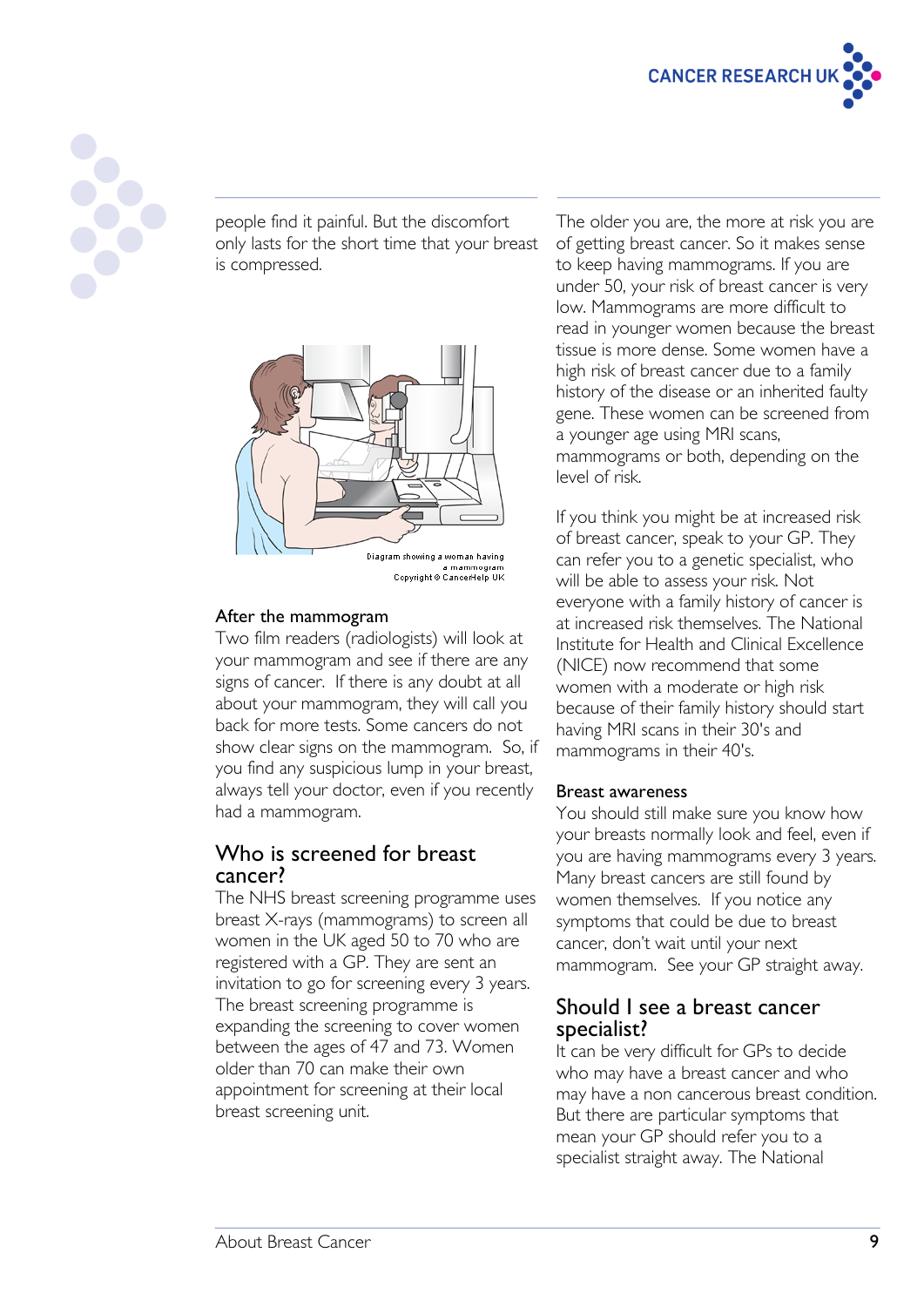



Institute for Health and Clinical Excellence (NICE) has produced guidelines for GPs to help them decide which patients need to be seen urgently by a specialist. You should ideally get an appointment within 2 weeks for an urgent referral.

The symptoms that need urgent referral for possible breast cancer are

- A fixed, hard lump in the breast at any age
- Women aged 30 or over with a lump that is still there after their next period
- A woman with a lump that appears after menopause
- Women under 30 with a lump that is getting bigger, is fixed and hard, or who have other reasons for concern, such as a strong family history of breast cancer
- Anyone who has had breast cancer before and has another lump or other suspicious symptoms
- A rash on one nipple or in the surrounding area (this is very rare), that has not responded to treatment
- Nipples that have turned in (inverted) recently
- A blood stained discharge from the nipple for no apparent reason
- Men, aged 50 or over with a firm lump under one nipple, with or without changes in nipple shape or to the surrounding skin

Symptoms such as a distinct lump in a woman under 30, or breast pain, need referral, but not urgently.

# What to ask your doctor about breast cancer

- How can I tell if changes in my breasts are normal and not a breast cancer symptom?
- If I have a lump, how likely is it to be cancer?
- Am I more likely to get breast cancer than anyone else?
- Is my family at increased risk of breast cancer?
- How can I reduce my risk of breast cancer?
- Will changing my diet reduce my risk of breast cancer?
- Should I have breast screening?
- What happens during screening?
- Does breast screening hurt?
- How reliable are mammograms at finding breast cancer in women of my age?
- Can I have screening for free if I am over 73 or under 47?
- Where is my nearest breast screening centre?
- What happens if I am called back after breast screening?